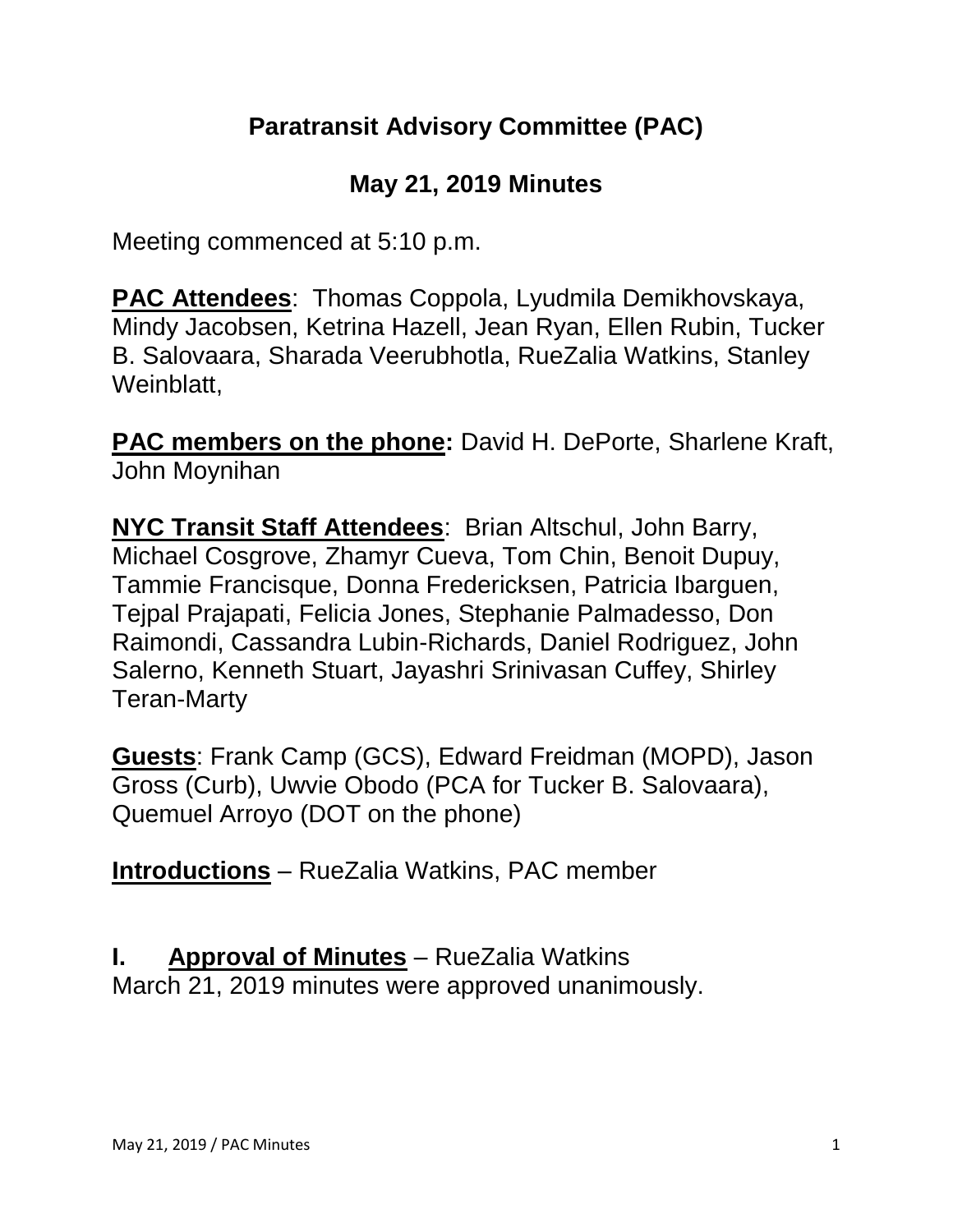#### **II. AAR Service Report VP Michael Cosgrove**

VP Cosgrove provided a summary of operating statistics in the Paratransit Report. A copy is attached to these minutes.

# **III. Paratransit Topic Curb Broker- Jason Gross**

Mr. Gross introduced himself and the new Enhanced Broker service. He acknowledged that there were some start up challenges as Curb transitioned to broker service and apologized to the Committee for any difficulties experienced during the transition period. It was challenging for Curb to on-board drivers and provide them with training in customer safety and sensitivity. In addition, all drivers under the broker program must be part of a Federal Transit Administration (FTA) drug and alcohol testing program which is not a requirement for taxi and for hire vehicle drivers licensed by the NYC TLC. Mr. Gross also discussed other initial challenges in preparing drivers prepare them for this service. Mr. Gross explained their company wants to deliver a quality service to Access-A-Ride customers. Mr. Gross has been working with dedicated drivers strategically placed throughout the 5 boroughs to rescue any unsuccessful trips that occur.

# **Discussions and Member Feedback**

Ms. Ryan expressed dissatisfaction with the lack of communication between Paratransit and the Access-A-Ride customers during the transitioning of the Advanced Reservation E-Hail program to Enhanced Broker Service. Mr. Cosgrove explained that the Advanced Reservation E-hail trips were being performed on a pilot basis and were being made a permanent part of Paratransit through broker service. Curb was the largest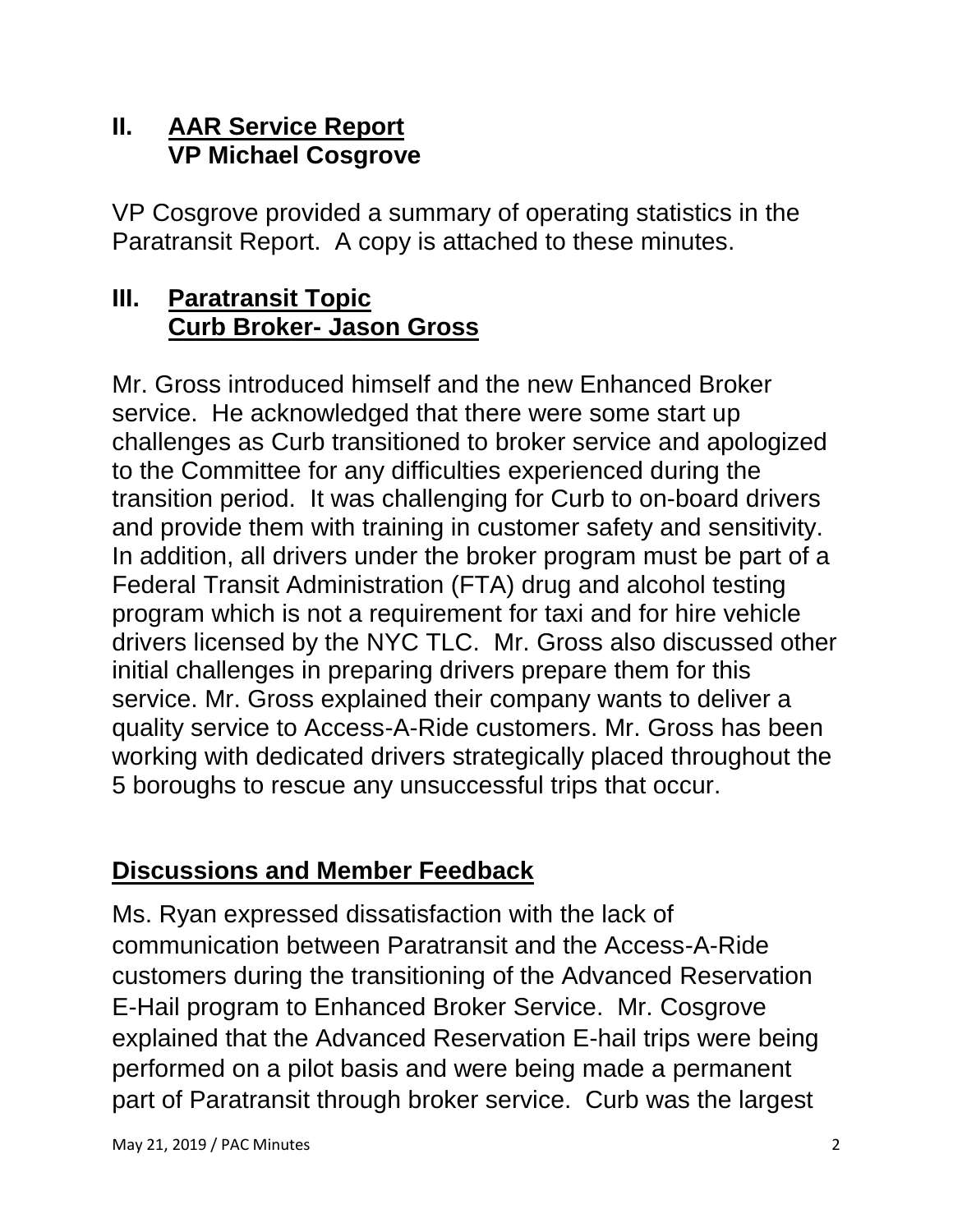provider of Advanced Reservation E-hail trips and now was part of the Enhanced Broker Service. The transition occurred over a span of two months' trips where service was gradually being transitioned from Advanced Reservation E-hail over to the Enhanced Broker program.

Ms. Veerubhotla offered that she has been told that drivers are asking customers to pay a toll if they want to arrive to their destination faster. Mr. Cosgrove clarified that customers should not be asked to pay tolls and that members report these instances so they can be investigated and corrective action taken.

Ms. Veerubhotla mentioned on a recent trip her app displayed several drivers around the location however the drivers say they are 25 minutes away. Mr. Gross explained the vehicles a customer sees in the app displays all available taxi cabs. However, all these drivers are not certified to provide AAR trips. This feedback will be noted and reviewed in future updates.

Mr. Salovaara experienced drivers calling him and telling him to walk toward them because they are a distance away from the pickup location. Also, drivers are not answering their phones to provide ETAs.

Mr. Gross expressed how drivers are not supposed to answer mobile device while operating a vehicle, if a customer needs assistance they call the Call Center.

# **IV. PAC Topic New AVLM/ Scheduling System- Brian Altschul**

Mr. Altschul displayed the new light weight android based device system called Mobile Data Terminal (MDT). A test mode Mobile Data terminal was on display for anyone interested in seeing how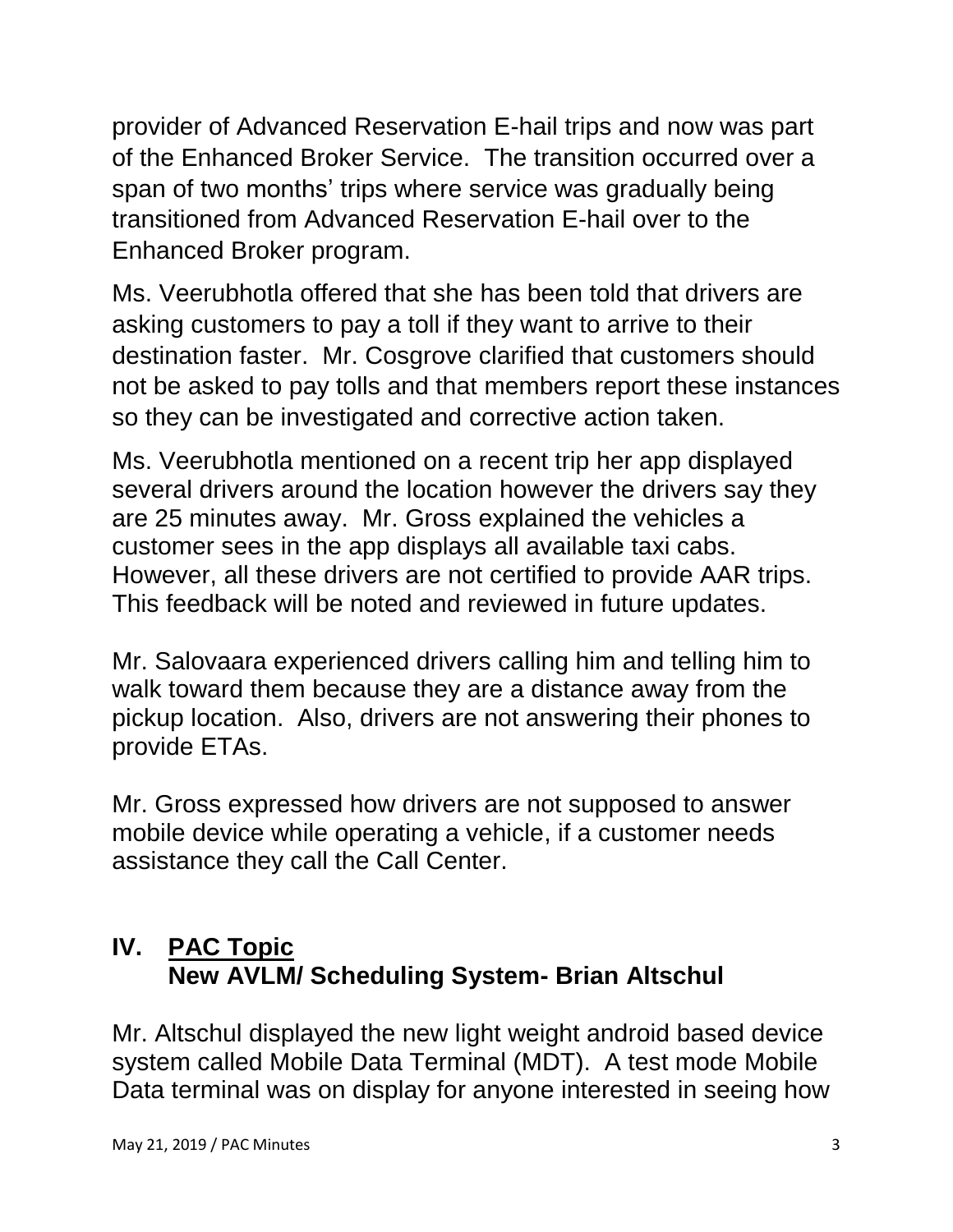it operates. It displayed the mapping features based on the TomTom platform. The advantage to using an android operating system is it allows for the ease in upgrading or changing of data as technology advances. This data is incorporated into the system and provides AAR with the flexibility and functionality to integrate the AVLM system with other live systems such as NYC DOT's street closures. The installation of the MDTs will be for primary carriers. Currently, it is being tested on three Maggies (MAG) vehicles and in the next few weeks more vehicles will have them implemented. The goal is to have it on all vehicles by the end of year.

There are two systems being simultaneously implemented at once, the integration of the AVLM system and the Scheduling system. The scheduling system will include dispatching and reservations and will direct the actual route. This system will use real-time traffic data along with the real time historical data which includes DOT info about road closures, permanent long term or short term closures. All this info will pass through the MDT, onto scheduling and to the drivers so that all parties will have the same information. This will allow for much better routing decisions. Integrating the two systems will work well to our advantage.

# **Discussions and Member Feedback**

Ms. Watkins wanted to know how long the installation of this system will take? Mr. Altschul stated the goal is to add about 200 vehicles a month and be completed by the end of the year.

#### **V. New/Old Business**

PAC presented a cake to retiree Mr. Stuart and Mr. Chin and expressed their appreciation for all the assistance provided to them throughout the years.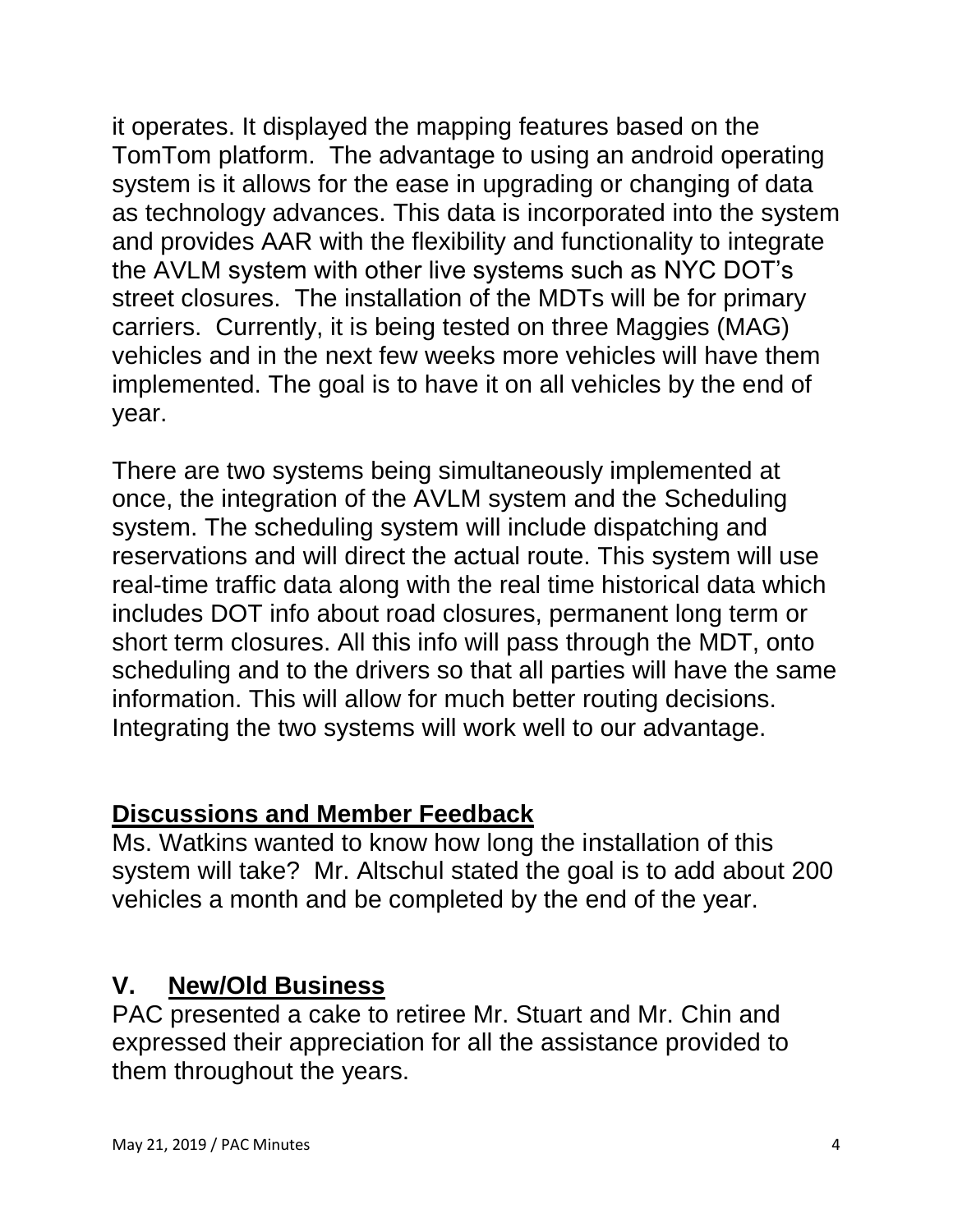#### **Closing**

Ms. Jacobsen moved to adjourn and Ms. Watkins second the motion. The meeting ended at 7:00pm.